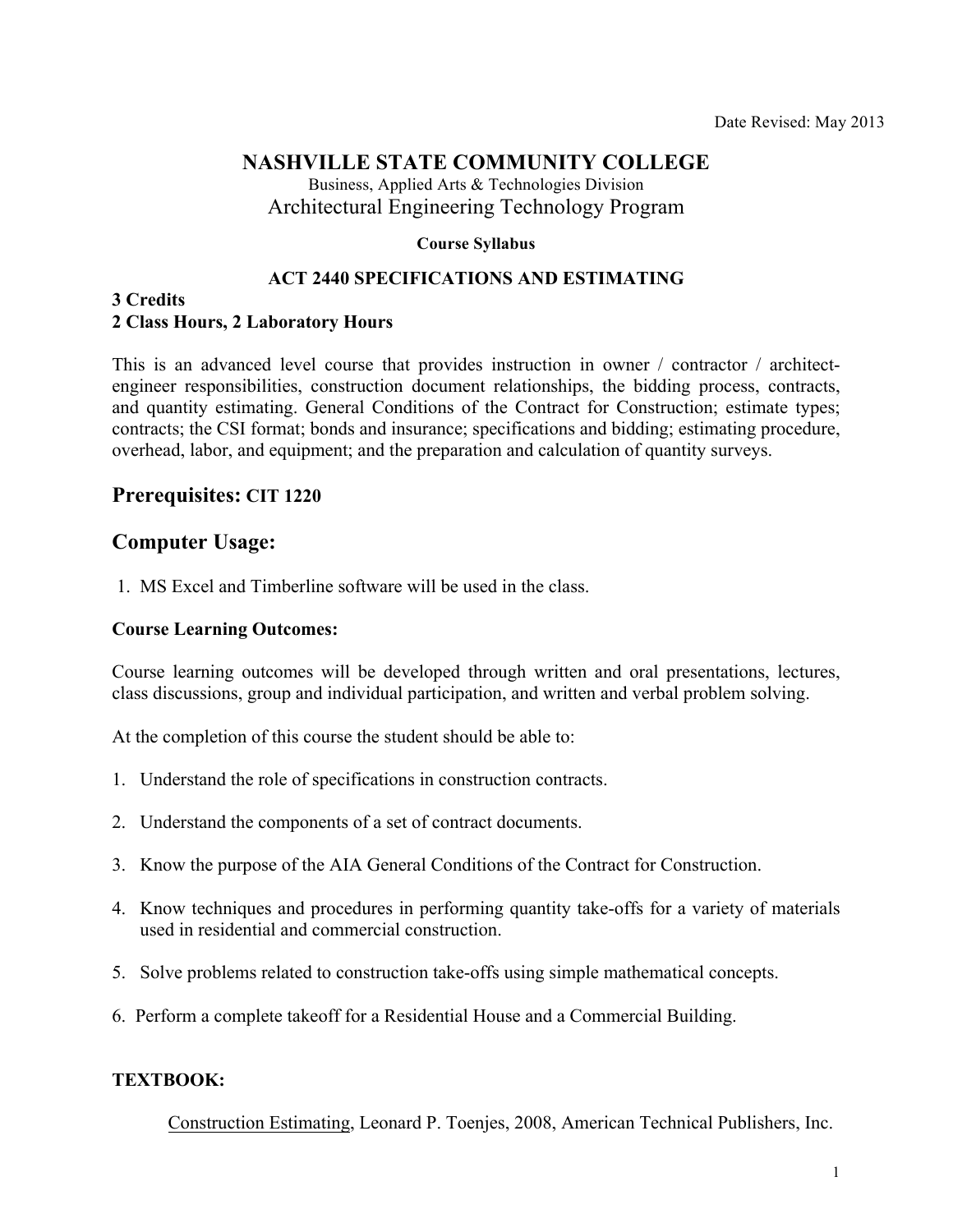## **Grading Policy**

| Tests 2                             | 20%  |
|-------------------------------------|------|
| Garage Estimate                     | 20%  |
| House Estimate                      | 20%  |
| <b>Commercial Building Estimate</b> | 20%  |
| Attendance and Participation        | 10%  |
| Homework                            | 10%  |
| Total                               | 100% |

## **Grading Scale:**

The point total will be converted to percentages and applied to the following grading scale

A 100-90; B 89-81; C 79-70; D 69-60; F 59 - below

### **Lab/Studio time**

Additional open Studio/lab time will be available as scheduled. Students may also use the Studio during other scheduled class times if space is available and with the permission of the instructor present.

## **Attendance Policy**

Students are expected to attend all scheduled classes and laboratories. Every student will be permitted two excused absences for the semester. Unexcused absences beyond that will result in the deduction of two (2) percentage points for each class/lab session absence from the student's final grade. If a student is absent from a class, he/she should give advanced notice via email to the instructor. The student is responsible for all assigned work/tests and/or quizzes in the course for an excused absence. Assigned Work/tests and/or quizzes cannot be made up for an unexcused absence. Tardiness may also affect a student's final grade

Failure to attend class will result in a final course grade of "FA" or "FN" (see explanation below) depending on the individual instructor's course policy.

FA= failure, attendance-related (unofficial withdrawal) Last recorded date of attendance required. FN= failure, never attended class (unofficial withdrawal

## **Student Communication Channels**

It is the student's responsibility to check NS online (D2L course shell) and MyNSCC email on a regular basis. These are the official communication channels between the college and students. Students are responsible for the information communicated through those channels. D2L contains specific course information and MyNSCC contains information important for other purposes.

# **Early Warning System**

Nashville State Community College has implemented an Early Warning System to notify students via email about academic problems such as poor classroom attendance, poor performance on assignments/tests, poor communication skills, late/missing assignments, and/or lack of classroom participation. Please note that Early Warning Alerts do not affect a student's academic standing.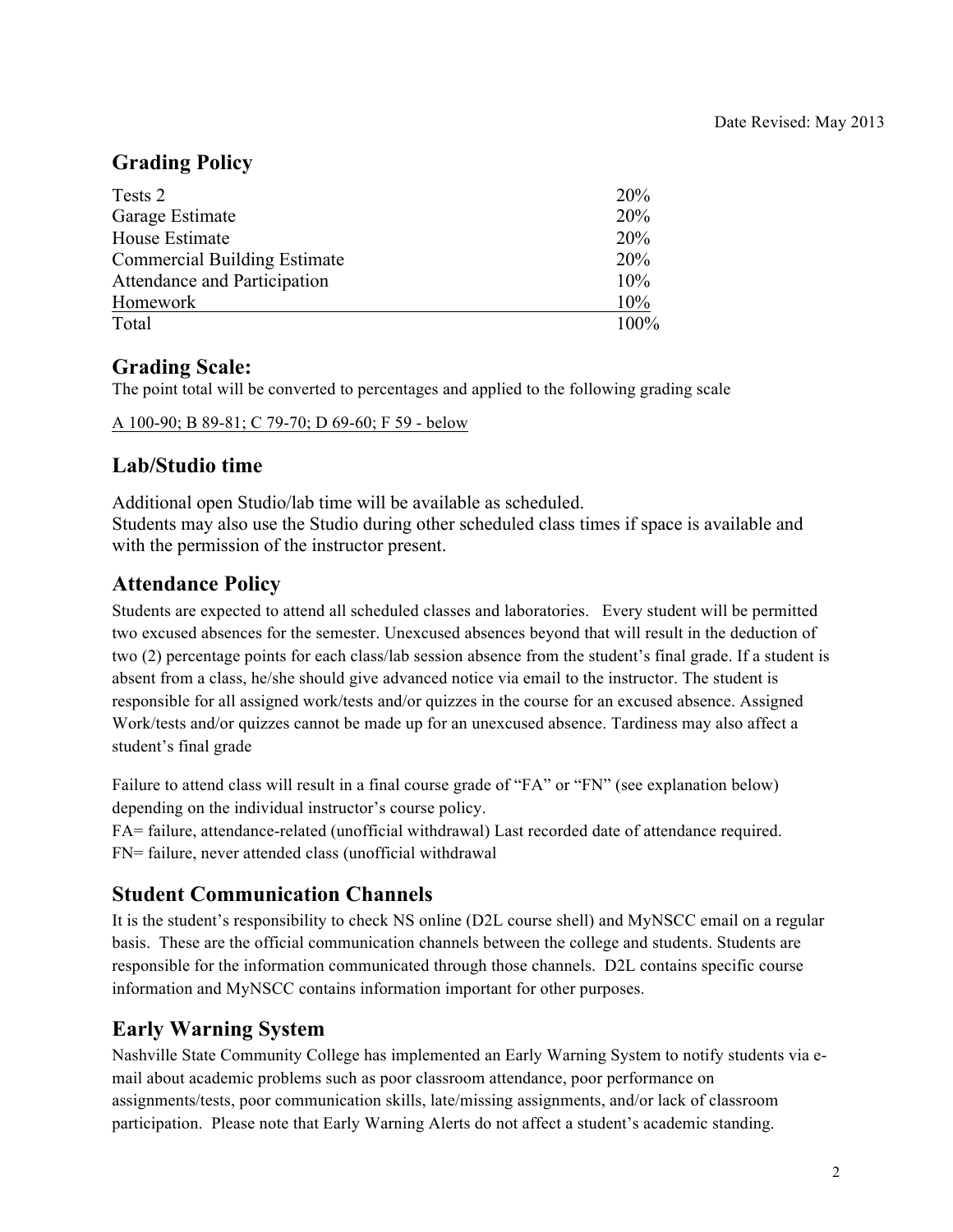# **ADA Compliance Statement**

Nashville State complies with the Americans with Disabilities Act. If you wish to request any special accommodations for any courses in which you are enrolled, contact the Student Disabilities Office at 353.3721.

## **Classroom Misconduct**

Nashville State Community College has a zero tolerance policy for disruptive conduct in the classroom. Students whose behavior disrupts the classroom will be subject to disciplinary sanctions. Please consult your Student Handbook for more specific details.

The instructor has primary responsibility for control over classroom behavior and maintenance of academic integrity. He/she can order temporary removal or exclusion from the classroom of any student engaged in disruptive conduct or in conduct which violates the general rules and regulations of the College.

Disruptive behavior in the classroom may be defined as, but is not limited to, behavior that obstructs or disrupts the learning environment (e.g., offensive language, harassment of students and professors, repeated outbursts from a student which disrupt the flow of instruction or prevent concentration on the subject taught, failure to cooperate in maintaining classroom decorum, etc.), the continued use of any electronic or other noise or light emitting device which disturbs others (e.g., disturbing noises from beepers, cell phones, palm pilots, lap-top computers, games, etc.).

Please be aware that children are not allowed in class or unattended on campus.

# **Academic Dishonesty (Honor Code)**

Any form of academic dishonesty, cheating, plagiarizing, or other academic misconduct is prohibited. "Plagiarism may result from: (1) failing to cite quotations and borrowed ideas, (2) failing to enclose borrowed language in quotation marks, and (3) failing to put summaries and paraphrases in your own words (A Writer's Reference 331). Academic dishonesty may be defined as, but is not limited to, intentionally trying to deceive by claiming credit for the work of another person, using information from a web page or source without citing the reference, fraudulently using someone else's work on an exam, paper, or assignment, recycling your own work from another course, purchasing papers or materials from another source and presenting them as your own, attempting to obtain exams/materials/assignments in advance of the date of administration by the instructor, impersonating someone else in a testing situation, providing confidential test information to someone else, submitting the same assignment in two different classes without requesting both instructor's permission, allowing someone else to copy or use your work, using someone else's work to complete your own, altering documents, transcripts or grades, and forging a faculty/staff member's signature.

In addition to other possible disciplinary sanctions that may be imposed through regular college procedures as a result of academic dishonesty the instructor has the authority to assign an "F" or a "Zero" for the exercise, paper, or examination or to assign an "F" for the course. Students may appeal through the appropriate college grade appeal procedures.

# **Inclement Weather Policy**

In the event of an inclement weather event, check the Nashville State web site home page at www.nscc.edu for announcements on campus closures. Campus closures will also be announced on local television stations (channels 2, 4, 5, and 17).